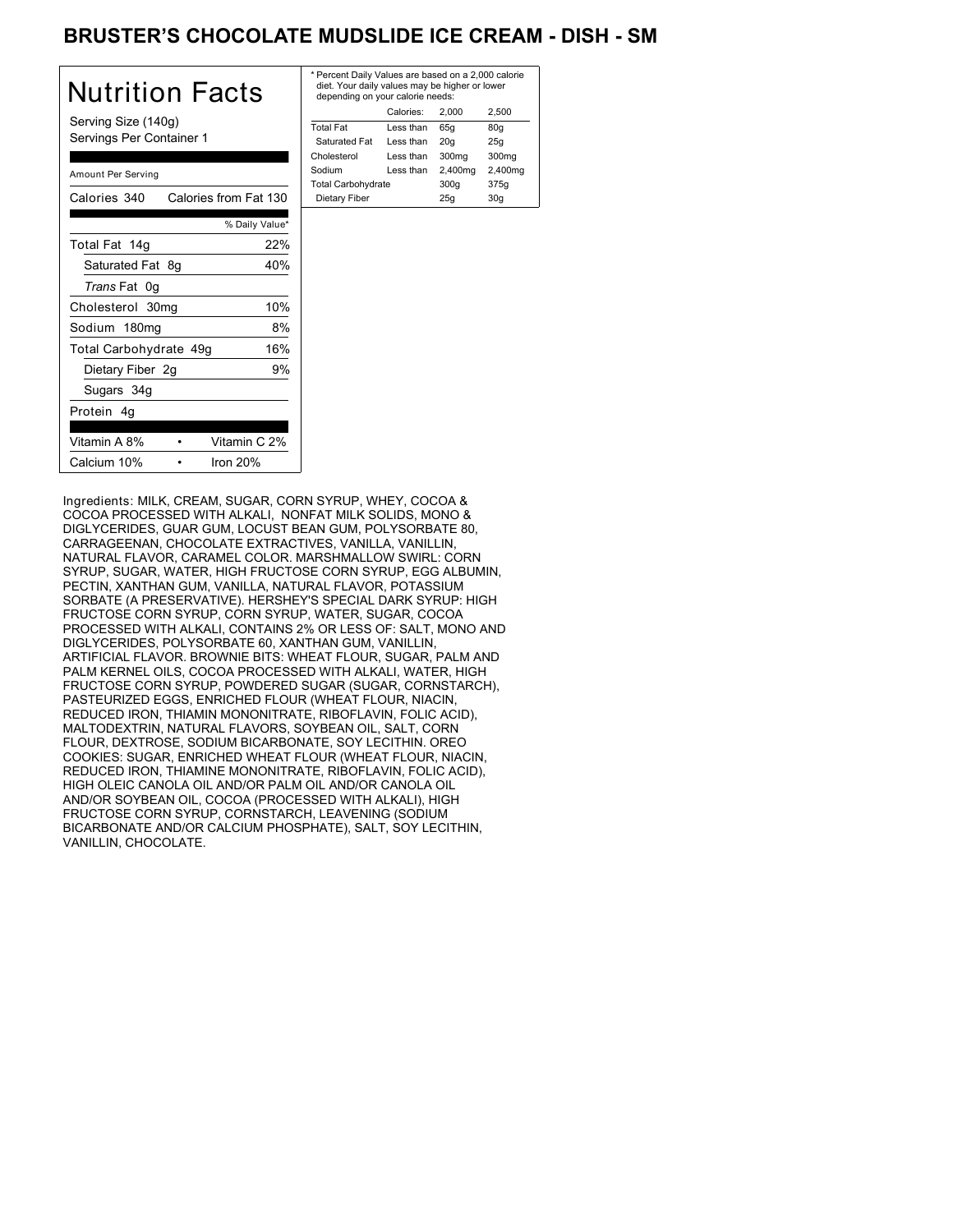# BRUSTER'S CHOCOLATE MUDSLIDE ICE CREAM - DISH - REG

| Nutrition Facts                                 | * Pe<br>die<br>de |
|-------------------------------------------------|-------------------|
| Serving Size (210g)<br>Servings Per Container 1 | Tota<br>Sa<br>Cho |
| Amount Per Serving                              | Sod<br>Tota       |
| Calories 510 Calories from Fat 190              | Die               |
| % Daily Value*                                  |                   |
| 33%<br>Total Fat 21g                            |                   |
| 60%<br>Saturated Fat 12g                        |                   |
| Trans Fat 0g                                    |                   |
| 16%<br>Cholesterol 45mg                         |                   |
| 11%<br>Sodium 280mg                             |                   |
| Total Carbohydrate 73g<br>24%                   |                   |
| 13%<br>Dietary Fiber 3g                         |                   |
| Sugars 51g                                      |                   |
| Protein 7g                                      |                   |
| Vitamin A 15%<br>Vitamin C 4%                   |                   |
| Iron 30%<br>Calcium 15%                         |                   |

| * Percent Daily Values are based on a 2,000 calorie<br>diet. Your daily values may be higher or lower<br>depending on your calorie needs: |         |         |  |  |
|-------------------------------------------------------------------------------------------------------------------------------------------|---------|---------|--|--|
| Calories:<br>2.500<br>2.000                                                                                                               |         |         |  |  |
| Less than                                                                                                                                 | 65q     | 80q     |  |  |
| Less than                                                                                                                                 | 20q     | 25q     |  |  |
| I ess than                                                                                                                                | 300mg   | 300mg   |  |  |
| Less than                                                                                                                                 | 2,400mg | 2,400mg |  |  |
| <b>Total Carbohydrate</b>                                                                                                                 |         | 375g    |  |  |
| Dietary Fiber<br>30q<br>25q                                                                                                               |         |         |  |  |
|                                                                                                                                           |         | 300q    |  |  |

Ingredients: MILK, CREAM, SUGAR, CORN SYRUP, WHEY, COCOA & COCOA PROCESSED WITH ALKALI, NONFAT MILK SOLIDS, MONO & DIGLYCERIDES, GUAR GUM, LOCUST BEAN GUM, POLYSORBATE 80, CARRAGEENAN, CHOCOLATE EXTRACTIVES, VANILLA, VANILLIN, NATURAL FLAVOR, CARAMEL COLOR. MARSHMALLOW SWIRL: CORN SYRUP, SUGAR, WATER, HIGH FRUCTOSE CORN SYRUP, EGG ALBUMIN, PECTIN, XANTHAN GUM, VANILLA, NATURAL FLAVOR, POTASSIUM SORBATE (A PRESERVATIVE). HERSHEY'S SPECIAL DARK SYRUP: HIGH FRUCTOSE CORN SYRUP, CORN SYRUP, WATER, SUGAR, COCOA PROCESSED WITH ALKALI, CONTAINS 2% OR LESS OF: SALT, MONO AND DIGLYCERIDES, POLYSORBATE 60, XANTHAN GUM, VANILLIN, ARTIFICIAL FLAVOR. BROWNIE BITS: WHEAT FLOUR, SUGAR, PALM AND PALM KERNEL OILS, COCOA PROCESSED WITH ALKALI, WATER, HIGH FRUCTOSE CORN SYRUP, POWDERED SUGAR (SUGAR, CORNSTARCH), PASTEURIZED EGGS, ENRICHED FLOUR (WHEAT FLOUR, NIACIN, REDUCED IRON, THIAMIN MONONITRATE, RIBOFLAVIN, FOLIC ACID), MALTODEXTRIN, NATURAL FLAVORS, SOYBEAN OIL, SALT, CORN FLOUR, DEXTROSE, SODIUM BICARBONATE, SOY LECITHIN. OREO COOKIES: SUGAR, ENRICHED WHEAT FLOUR (WHEAT FLOUR, NIACIN, REDUCED IRON, THIAMINE MONONITRATE, RIBOFLAVIN, FOLIC ACID), HIGH OLEIC CANOLA OIL AND/OR PALM OIL AND/OR CANOLA OIL AND/OR SOYBEAN OIL, COCOA (PROCESSED WITH ALKALI), HIGH FRUCTOSE CORN SYRUP, CORNSTARCH, LEAVENING (SODIUM BICARBONATE AND/OR CALCIUM PHOSPHATE), SALT, SOY LECITHIN, VANILLIN, CHOCOLATE.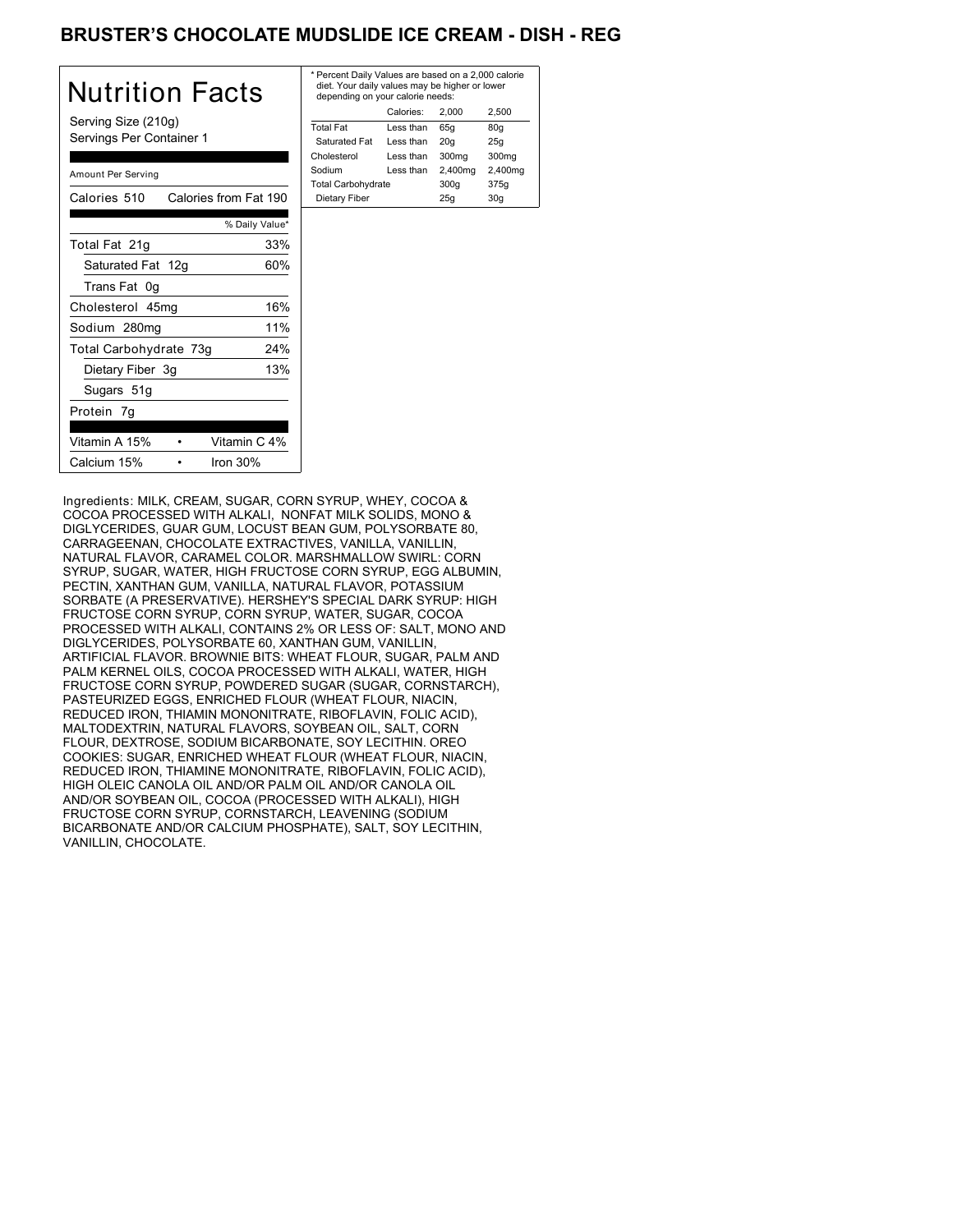# BRUSTER'S CHOCOLATE MUDSLIDE ICE CREAM - DISH - LG

| Nutrition Facts                                 | * F<br>c<br>d |
|-------------------------------------------------|---------------|
| Serving Size (280g)<br>Servings Per Container 1 | To<br>Ś<br>Cł |
| Amount Per Serving                              | Sc<br>Tc      |
| Calories from Fat 250<br>Calories 680           | D             |
| % Daily Value*                                  |               |
| 43%<br>Total Fat 28g                            |               |
| 81%<br>Saturated Fat 16g                        |               |
| Trans Fat 0g                                    |               |
| 21%<br>Cholesterol 65mg                         |               |
| 15%<br>Sodium 370mg                             |               |
| Total Carbohydrate 98g<br>33%                   |               |
| 17%<br>Dietary Fiber 4g                         |               |
| Sugars 68g                                      |               |
| Protein 9g                                      |               |
| Vitamin A 15%<br>Vitamin C 4%                   |               |
| Calcium 20%<br>Iron $40%$                       |               |

| * Percent Daily Values are based on a 2,000 calorie<br>diet. Your daily values may be higher or lower<br>depending on your calorie needs: |         |         |  |  |
|-------------------------------------------------------------------------------------------------------------------------------------------|---------|---------|--|--|
| Calories:<br>2.500<br>2.000                                                                                                               |         |         |  |  |
| Less than                                                                                                                                 | 65q     | 80q     |  |  |
| Less than                                                                                                                                 | 20q     | 25q     |  |  |
| Less than                                                                                                                                 | 300mg   | 300mg   |  |  |
| Less than                                                                                                                                 | 2,400mg | 2,400mg |  |  |
| <b>Total Carbohydrate</b>                                                                                                                 |         | 375g    |  |  |
|                                                                                                                                           | 25q     | 30a     |  |  |
|                                                                                                                                           |         | 300q    |  |  |

Ingredients: MILK, CREAM, SUGAR, CORN SYRUP, WHEY, COCOA & COCOA PROCESSED WITH ALKALI, NONFAT MILK SOLIDS, MONO & DIGLYCERIDES, GUAR GUM, LOCUST BEAN GUM, POLYSORBATE 80, CARRAGEENAN, CHOCOLATE EXTRACTIVES, VANILLA, VANILLIN, NATURAL FLAVOR, CARAMEL COLOR. MARSHMALLOW SWIRL: CORN SYRUP, SUGAR, WATER, HIGH FRUCTOSE CORN SYRUP, EGG ALBUMIN, PECTIN, XANTHAN GUM, VANILLA, NATURAL FLAVOR, POTASSIUM SORBATE (A PRESERVATIVE). HERSHEY'S SPECIAL DARK SYRUP: HIGH FRUCTOSE CORN SYRUP, CORN SYRUP, WATER, SUGAR, COCOA PROCESSED WITH ALKALI, CONTAINS 2% OR LESS OF: SALT, MONO AND DIGLYCERIDES, POLYSORBATE 60, XANTHAN GUM, VANILLIN, ARTIFICIAL FLAVOR. BROWNIE BITS: WHEAT FLOUR, SUGAR, PALM AND PALM KERNEL OILS, COCOA PROCESSED WITH ALKALI, WATER, HIGH FRUCTOSE CORN SYRUP, POWDERED SUGAR (SUGAR, CORNSTARCH), PASTEURIZED EGGS, ENRICHED FLOUR (WHEAT FLOUR, NIACIN, REDUCED IRON, THIAMIN MONONITRATE, RIBOFLAVIN, FOLIC ACID), MALTODEXTRIN, NATURAL FLAVORS, SOYBEAN OIL, SALT, CORN FLOUR, DEXTROSE, SODIUM BICARBONATE, SOY LECITHIN. OREO COOKIES: SUGAR, ENRICHED WHEAT FLOUR (WHEAT FLOUR, NIACIN, REDUCED IRON, THIAMINE MONONITRATE, RIBOFLAVIN, FOLIC ACID), HIGH OLEIC CANOLA OIL AND/OR PALM OIL AND/OR CANOLA OIL AND/OR SOYBEAN OIL, COCOA (PROCESSED WITH ALKALI), HIGH FRUCTOSE CORN SYRUP, CORNSTARCH, LEAVENING (SODIUM BICARBONATE AND/OR CALCIUM PHOSPHATE), SALT, SOY LECITHIN, VANILLIN, CHOCOLATE.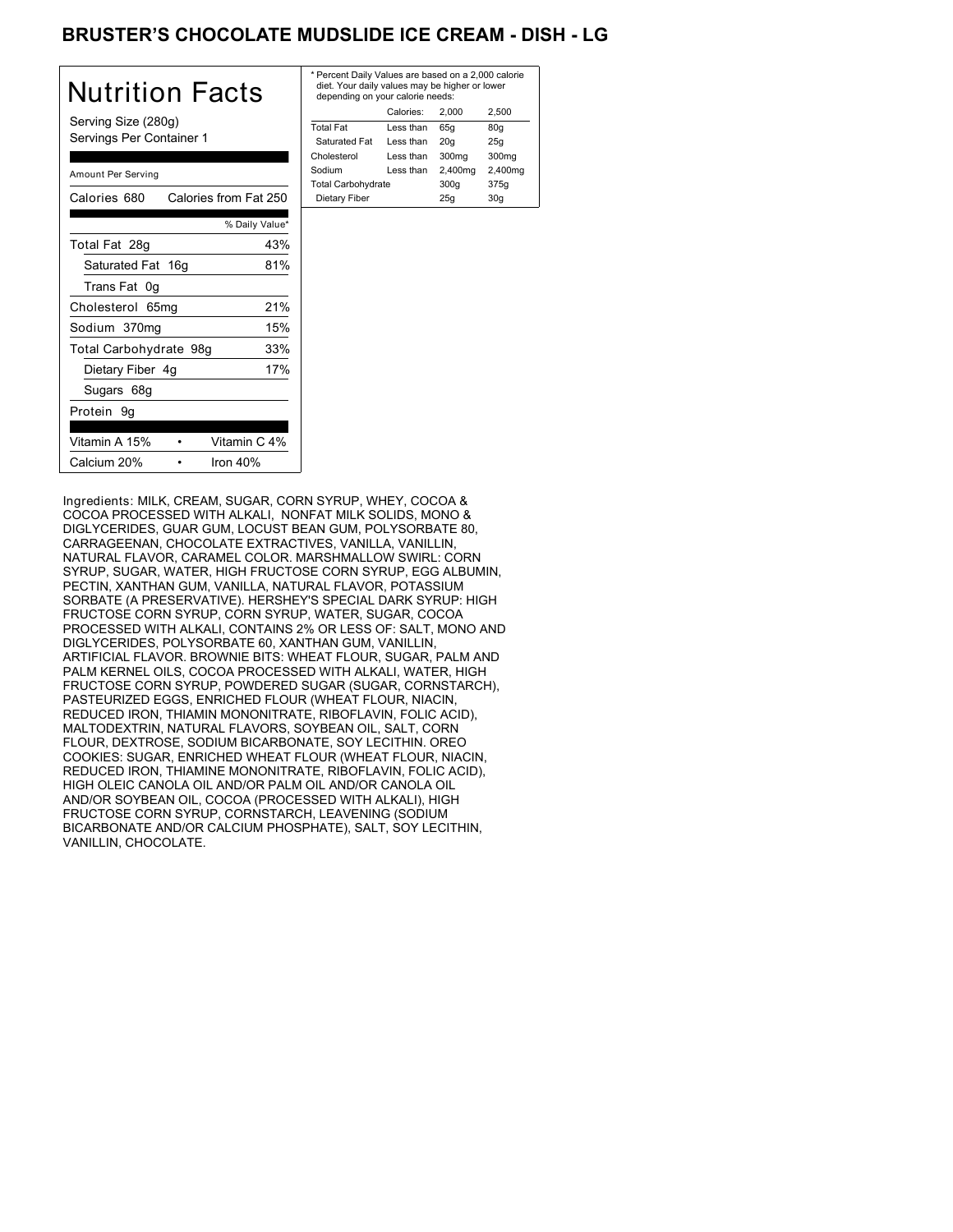## BRUSTER'S CHOCOLATE MUDSLIDE ICE CREAM - SUGAR CONE - SM

| Nutrition Facts                                 | $*$ Pe<br>die<br>de |
|-------------------------------------------------|---------------------|
| Serving Size (153g)<br>Servings Per Container 1 | Tota<br>Sε<br>Cho   |
| Amount Per Serving                              | Soc<br>Tota         |
| Calories from Fat 130<br>Calories 390           | Di                  |
| % Daily Value*                                  |                     |
| 22%<br>Total Fat 14g                            |                     |
| Saturated Fat 8g<br>40%                         |                     |
| Trans Fat 0g                                    |                     |
| 10%<br>Cholesterol 30mg                         |                     |
| 8%<br>Sodium 200mg                              |                     |
| 20%<br>Total Carbohydrate 61g                   |                     |
| 9%<br>Dietary Fiber 2g                          |                     |
| Sugars 37g                                      |                     |
| Protein 5g                                      |                     |
| Vitamin C 2%<br>Vitamin A 8%                    |                     |
| Calcium 15%<br>Iron $20%$                       |                     |

| * Percent Daily Values are based on a 2,000 calorie<br>diet. Your daily values may be higher or lower<br>depending on your calorie needs: |           |         |         |
|-------------------------------------------------------------------------------------------------------------------------------------------|-----------|---------|---------|
|                                                                                                                                           | Calories: | 2.000   | 2.500   |
| <b>Total Fat</b>                                                                                                                          | Less than | 65q     | 80q     |
| Saturated Fat                                                                                                                             | Less than | 20q     | 25q     |
| Cholesterol                                                                                                                               | Less than | 300mg   | 300mg   |
| Sodium                                                                                                                                    | Less than | 2,400mg | 2,400mg |
| <b>Total Carbohydrate</b>                                                                                                                 |           | 300q    | 375g    |
| Dietary Fiber<br>25q<br>30q                                                                                                               |           |         |         |
|                                                                                                                                           |           |         |         |

Ingredients: MILK, CREAM, SUGAR, CORN SYRUP, WHEY, COCOA & COCOA PROCESSED WITH ALKALI, NONFAT MILK SOLIDS, MONO & DIGLYCERIDES, GUAR GUM, LOCUST BEAN GUM, POLYSORBATE 80, CARRAGEENAN, CHOCOLATE EXTRACTIVES, VANILLA, VANILLIN, NATURAL FLAVOR, CARAMEL COLOR. MARSHMALLOW SWIRL: CORN SYRUP, SUGAR, WATER, HIGH FRUCTOSE CORN SYRUP, EGG ALBUMIN, PECTIN, XANTHAN GUM, VANILLA, NATURAL FLAVOR, POTASSIUM SORBATE (A PRESERVATIVE). HERSHEY'S SPECIAL DARK SYRUP: HIGH FRUCTOSE CORN SYRUP, CORN SYRUP, WATER, SUGAR, COCOA PROCESSED WITH ALKALI, CONTAINS 2% OR LESS OF: SALT, MONO AND DIGLYCERIDES, POLYSORBATE 60, XANTHAN GUM, VANILLIN, ARTIFICIAL FLAVOR. BROWNIE BITS: WHEAT FLOUR, SUGAR, PALM AND PALM KERNEL OILS, COCOA PROCESSED WITH ALKALI, WATER, HIGH FRUCTOSE CORN SYRUP, POWDERED SUGAR (SUGAR, CORNSTARCH), PASTEURIZED EGGS, ENRICHED FLOUR (WHEAT FLOUR, NIACIN, REDUCED IRON, THIAMIN MONONITRATE, RIBOFLAVIN, FOLIC ACID), MALTODEXTRIN, NATURAL FLAVORS, SOYBEAN OIL, SALT, CORN FLOUR, DEXTROSE, SODIUM BICARBONATE, SOY LECITHIN. OREO COOKIES: SUGAR, ENRICHED WHEAT FLOUR (WHEAT FLOUR, NIACIN, REDUCED IRON, THIAMINE MONONITRATE, RIBOFLAVIN, FOLIC ACID), HIGH OLEIC CANOLA OIL AND/OR PALM OIL AND/OR CANOLA OIL AND/OR SOYBEAN OIL, COCOA (PROCESSED WITH ALKALI), HIGH FRUCTOSE CORN SYRUP, CORNSTARCH, LEAVENING (SODIUM BICARBONATE AND/OR CALCIUM PHOSPHATE), SALT, SOY LECITHIN, VANILLIN, CHOCOLATE. SUGAR CONE: ENRICHED WHEAT FLOUR (ENRICHED WITH NIACIN, REDUCED IRON, THIAMIN MONONITRATE, RIBOFLAVIN, FOLIC ACID), TAPIOCA FLOUR, SUGAR, VEGETABLE SHORTENING (SOYBEAN AND/OR CANOLA OIL, MODIFIED PALM OIL, SOY LECITHIN, AND/OR PARTIALLY HYDROGENATED SOYBEAN OIL), OAT FIBER AND/OR VEGETABLE FIBER, SALT, CARAMEL COLOR, ARTIFICIAL FLAVOR, SOY LECITHIN.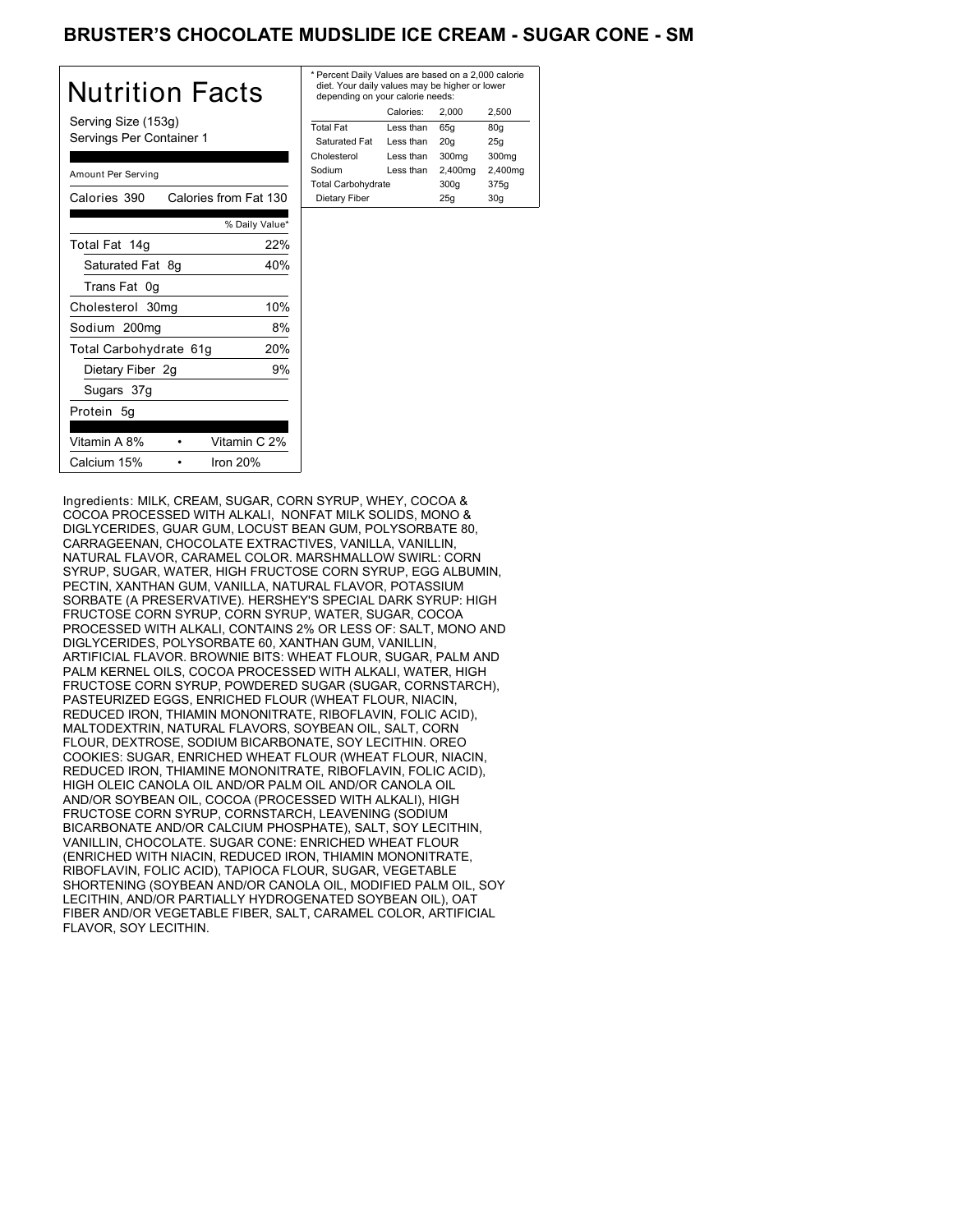# BRUSTER'S CHOCOLATE MUDSLIDE ICE CREAM - SUGAR CONE - REG

| Nutrition Facts                                 | * Pe<br>die<br>de |
|-------------------------------------------------|-------------------|
| Serving Size (223g)<br>Servings Per Container 1 | Tota<br>Sa<br>Cho |
| Amount Per Serving                              | Sod<br>Tota       |
| Calories from Fat 190<br>Calories 560           | Die               |
| % Daily Value*                                  |                   |
| 33%<br>Total Fat 21g                            |                   |
| 60%<br>Saturated Fat 12g                        |                   |
| Trans Fat 0g                                    |                   |
| 16%<br>Cholesterol 45mg                         |                   |
| 12%<br>Sodium 300mg                             |                   |
| Total Carbohydrate 85g<br>28%                   |                   |
| 13%<br>Dietary Fiber 3g                         |                   |
| Sugars 54g                                      |                   |
| Protein 7g                                      |                   |
| Vitamin C 4%<br>Vitamin A 15%                   |                   |
| Calcium 20%<br>Iron $30%$                       |                   |

| * Percent Daily Values are based on a 2,000 calorie<br>diet. Your daily values may be higher or lower<br>depending on your calorie needs: |           |         |                   |
|-------------------------------------------------------------------------------------------------------------------------------------------|-----------|---------|-------------------|
|                                                                                                                                           | Calories: | 2.000   | 2.500             |
| <b>Total Fat</b>                                                                                                                          | Less than | 65q     | 80q               |
| Saturated Fat                                                                                                                             | Less than | 20q     | 25q               |
| Cholesterol                                                                                                                               | Less than | 300mg   | 300 <sub>mq</sub> |
| Sodium                                                                                                                                    | Less than | 2,400mg | 2,400mg           |
| <b>Total Carbohydrate</b>                                                                                                                 |           | 300q    | 375g              |
| Dietary Fiber<br>30q<br>25q                                                                                                               |           |         |                   |
|                                                                                                                                           |           |         |                   |

Ingredients: MILK, CREAM, SUGAR, CORN SYRUP, WHEY, COCOA & COCOA PROCESSED WITH ALKALI, NONFAT MILK SOLIDS, MONO & DIGLYCERIDES, GUAR GUM, LOCUST BEAN GUM, POLYSORBATE 80, CARRAGEENAN, CHOCOLATE EXTRACTIVES, VANILLA, VANILLIN, NATURAL FLAVOR, CARAMEL COLOR. MARSHMALLOW SWIRL: CORN SYRUP, SUGAR, WATER, HIGH FRUCTOSE CORN SYRUP, EGG ALBUMIN, PECTIN, XANTHAN GUM, VANILLA, NATURAL FLAVOR, POTASSIUM SORBATE (A PRESERVATIVE). HERSHEY'S SPECIAL DARK SYRUP: HIGH FRUCTOSE CORN SYRUP, CORN SYRUP, WATER, SUGAR, COCOA PROCESSED WITH ALKALI, CONTAINS 2% OR LESS OF: SALT, MONO AND DIGLYCERIDES, POLYSORBATE 60, XANTHAN GUM, VANILLIN, ARTIFICIAL FLAVOR. BROWNIE BITS: WHEAT FLOUR, SUGAR, PALM AND PALM KERNEL OILS, COCOA PROCESSED WITH ALKALI, WATER, HIGH FRUCTOSE CORN SYRUP, POWDERED SUGAR (SUGAR, CORNSTARCH), PASTEURIZED EGGS, ENRICHED FLOUR (WHEAT FLOUR, NIACIN, REDUCED IRON, THIAMIN MONONITRATE, RIBOFLAVIN, FOLIC ACID), MALTODEXTRIN, NATURAL FLAVORS, SOYBEAN OIL, SALT, CORN FLOUR, DEXTROSE, SODIUM BICARBONATE, SOY LECITHIN. OREO COOKIES: SUGAR, ENRICHED WHEAT FLOUR (WHEAT FLOUR, NIACIN, REDUCED IRON, THIAMINE MONONITRATE, RIBOFLAVIN, FOLIC ACID), HIGH OLEIC CANOLA OIL AND/OR PALM OIL AND/OR CANOLA OIL AND/OR SOYBEAN OIL, COCOA (PROCESSED WITH ALKALI), HIGH FRUCTOSE CORN SYRUP, CORNSTARCH, LEAVENING (SODIUM BICARBONATE AND/OR CALCIUM PHOSPHATE), SALT, SOY LECITHIN, VANILLIN, CHOCOLATE. SUGAR CONE: ENRICHED WHEAT FLOUR (ENRICHED WITH NIACIN, REDUCED IRON, THIAMIN MONONITRATE, RIBOFLAVIN, FOLIC ACID), TAPIOCA FLOUR, SUGAR, VEGETABLE SHORTENING (SOYBEAN AND/OR CANOLA OIL, MODIFIED PALM OIL, SOY LECITHIN, AND/OR PARTIALLY HYDROGENATED SOYBEAN OIL), OAT FIBER AND/OR VEGETABLE FIBER, SALT, CARAMEL COLOR, ARTIFICIAL FLAVOR, SOY LECITHIN.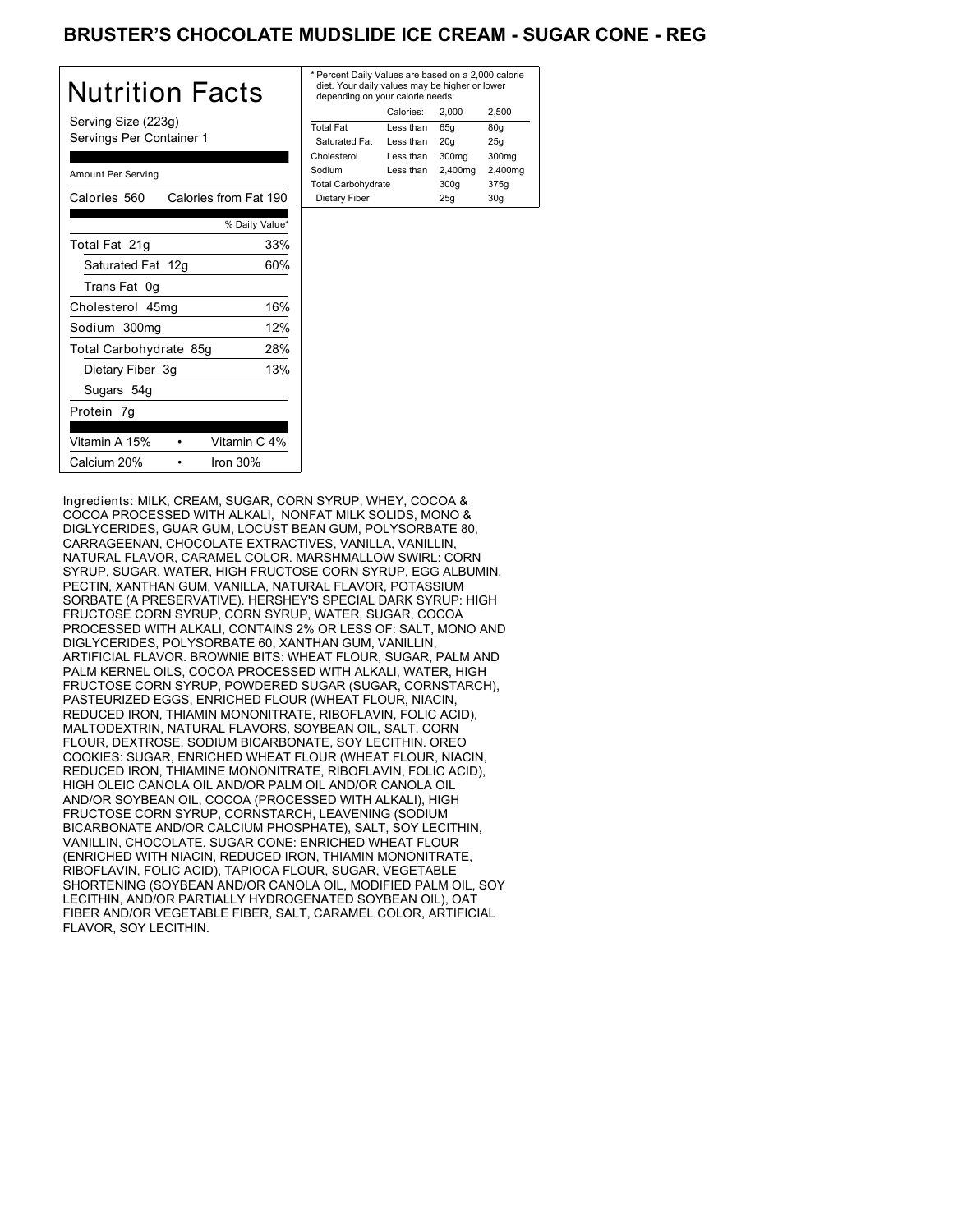# BRUSTER'S CHOCOLATE MUDSLIDE ICE CREAM - SUGAR CONE - LG

| Nutrition Facts<br>Serving Size (293g)<br>Servings Per Container 1 |                | * F<br>d<br>d<br>Tη |
|--------------------------------------------------------------------|----------------|---------------------|
|                                                                    |                | S<br>Ch             |
| Amount Per Serving                                                 |                | So<br>Тο            |
| Calories from Fat 260<br>Calories 730                              |                | D                   |
|                                                                    | % Daily Value* |                     |
| Total Fat 29g                                                      | 44%            |                     |
| Saturated Fat 16g                                                  | 81%            |                     |
| Trans Fat 0q                                                       |                |                     |
| Cholesterol 65mg                                                   | 21%            |                     |
| Sodium 390mg                                                       | 16%            |                     |
| Total Carbohydrate 110g                                            | 37%            |                     |
| Dietary Fiber 4g                                                   | 17%            |                     |
| Sugars 71g                                                         |                |                     |
| Protein 9g                                                         |                |                     |
| Vitamin C 4%<br>Vitamin A 15%                                      |                |                     |
| Calcium 25%<br>Iron $40%$                                          |                |                     |

| * Percent Daily Values are based on a 2,000 calorie<br>diet. Your daily values may be higher or lower<br>depending on your calorie needs: |           |         |         |  |
|-------------------------------------------------------------------------------------------------------------------------------------------|-----------|---------|---------|--|
| Calories:<br>2.500<br>2.000                                                                                                               |           |         |         |  |
| <b>Total Fat</b>                                                                                                                          | Less than | 65q     | 80q     |  |
| Saturated Fat                                                                                                                             | Less than | 20q     | 25q     |  |
| Cholesterol                                                                                                                               | Less than | 300mg   | 300mg   |  |
| Sodium                                                                                                                                    | Less than | 2,400mg | 2,400mg |  |
| <b>Total Carbohydrate</b>                                                                                                                 |           | 300q    | 375g    |  |
| Dietary Fiber<br>30q<br>25q                                                                                                               |           |         |         |  |
|                                                                                                                                           |           |         |         |  |

Ingredients: MILK, CREAM, SUGAR, CORN SYRUP, WHEY, COCOA & COCOA PROCESSED WITH ALKALI, NONFAT MILK SOLIDS, MONO & DIGLYCERIDES, GUAR GUM, LOCUST BEAN GUM, POLYSORBATE 80, CARRAGEENAN, CHOCOLATE EXTRACTIVES, VANILLA, VANILLIN, NATURAL FLAVOR, CARAMEL COLOR. MARSHMALLOW SWIRL: CORN SYRUP, SUGAR, WATER, HIGH FRUCTOSE CORN SYRUP, EGG ALBUMIN, PECTIN, XANTHAN GUM, VANILLA, NATURAL FLAVOR, POTASSIUM SORBATE (A PRESERVATIVE). HERSHEY'S SPECIAL DARK SYRUP: HIGH FRUCTOSE CORN SYRUP, CORN SYRUP, WATER, SUGAR, COCOA PROCESSED WITH ALKALI, CONTAINS 2% OR LESS OF: SALT, MONO AND DIGLYCERIDES, POLYSORBATE 60, XANTHAN GUM, VANILLIN, ARTIFICIAL FLAVOR. BROWNIE BITS: WHEAT FLOUR, SUGAR, PALM AND PALM KERNEL OILS, COCOA PROCESSED WITH ALKALI, WATER, HIGH FRUCTOSE CORN SYRUP, POWDERED SUGAR (SUGAR, CORNSTARCH), PASTEURIZED EGGS, ENRICHED FLOUR (WHEAT FLOUR, NIACIN, REDUCED IRON, THIAMIN MONONITRATE, RIBOFLAVIN, FOLIC ACID), MALTODEXTRIN, NATURAL FLAVORS, SOYBEAN OIL, SALT, CORN FLOUR, DEXTROSE, SODIUM BICARBONATE, SOY LECITHIN. OREO COOKIES: SUGAR, ENRICHED WHEAT FLOUR (WHEAT FLOUR, NIACIN, REDUCED IRON, THIAMINE MONONITRATE, RIBOFLAVIN, FOLIC ACID), HIGH OLEIC CANOLA OIL AND/OR PALM OIL AND/OR CANOLA OIL AND/OR SOYBEAN OIL, COCOA (PROCESSED WITH ALKALI), HIGH FRUCTOSE CORN SYRUP, CORNSTARCH, LEAVENING (SODIUM BICARBONATE AND/OR CALCIUM PHOSPHATE), SALT, SOY LECITHIN, VANILLIN, CHOCOLATE. SUGAR CONE: ENRICHED WHEAT FLOUR (ENRICHED WITH NIACIN, REDUCED IRON, THIAMIN MONONITRATE, RIBOFLAVIN, FOLIC ACID), TAPIOCA FLOUR, SUGAR, VEGETABLE SHORTENING (SOYBEAN AND/OR CANOLA OIL, MODIFIED PALM OIL, SOY LECITHIN, AND/OR PARTIALLY HYDROGENATED SOYBEAN OIL), OAT FIBER AND/OR VEGETABLE FIBER, SALT, CARAMEL COLOR, ARTIFICIAL FLAVOR, SOY LECITHIN.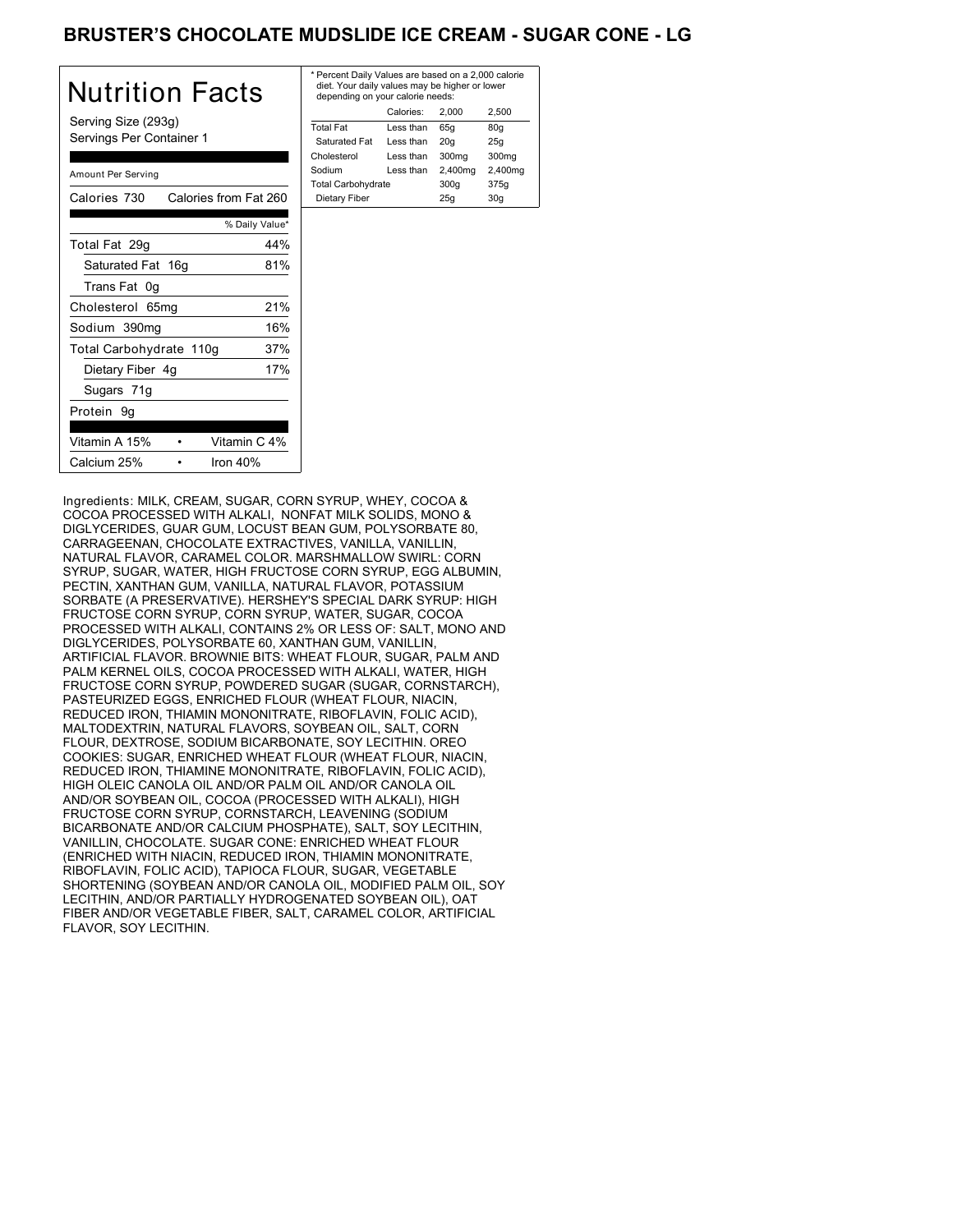## BRUSTER'S CHOCOLATE MUDSLIDE ICE CREAM - CAKE CONE - SM

| Nutrition Facts                                 | $*$ Pe<br>die<br>de |
|-------------------------------------------------|---------------------|
| Serving Size (146g)<br>Servings Per Container 1 | Tota<br>Sa<br>Chc   |
| Amount Per Serving                              | Sod<br>Tota         |
| Calories 360 Calories from Fat 130              | D <sub>i</sub>      |
| % Daily Value*                                  |                     |
| 22%<br>Total Fat 14g                            |                     |
| Saturated Fat 8g<br>40%                         |                     |
| Trans Fat 0g                                    |                     |
| 10%<br>Cholesterol 30mg                         |                     |
| 8%<br>Sodium 190mg                              |                     |
| 18%<br>Total Carbohydrate 54g                   |                     |
| 9%<br>Dietary Fiber 2g                          |                     |
| Sugars 34g                                      |                     |
| Protein 5q                                      |                     |
| Vitamin A 8%<br>Vitamin C 2%                    |                     |
| Iron 20%<br>Calcium 10%                         |                     |

| * Percent Daily Values are based on a 2,000 calorie<br>diet. Your daily values may be higher or lower<br>depending on your calorie needs: |           |         |                   |
|-------------------------------------------------------------------------------------------------------------------------------------------|-----------|---------|-------------------|
|                                                                                                                                           | Calories: | 2.000   | 2.500             |
| <b>Total Fat</b>                                                                                                                          | Less than | 65q     | 80q               |
| Saturated Fat                                                                                                                             | Less than | 20q     | 25q               |
| Cholesterol                                                                                                                               | Less than | 300mg   | 300 <sub>mq</sub> |
| Sodium                                                                                                                                    | Less than | 2,400mg | 2,400mg           |
| <b>Total Carbohydrate</b>                                                                                                                 |           | 300q    | 375g              |
| Dietary Fiber                                                                                                                             |           | 25q     | 30q               |
|                                                                                                                                           |           |         |                   |

Ingredients: MILK, CREAM, SUGAR, CORN SYRUP, WHEY, COCOA & COCOA PROCESSED WITH ALKALI, NONFAT MILK SOLIDS, MONO & DIGLYCERIDES, GUAR GUM, LOCUST BEAN GUM, POLYSORBATE 80, CARRAGEENAN, CHOCOLATE EXTRACTIVES, VANILLA, VANILLIN, NATURAL FLAVOR, CARAMEL COLOR. MARSHMALLOW SWIRL: CORN SYRUP, SUGAR, WATER, HIGH FRUCTOSE CORN SYRUP, EGG ALBUMIN, PECTIN, XANTHAN GUM, VANILLA, NATURAL FLAVOR, POTASSIUM SORBATE (A PRESERVATIVE). HERSHEY'S SPECIAL DARK SYRUP: HIGH FRUCTOSE CORN SYRUP, CORN SYRUP, WATER, SUGAR, COCOA PROCESSED WITH ALKALI, CONTAINS 2% OR LESS OF: SALT, MONO AND DIGLYCERIDES, POLYSORBATE 60, XANTHAN GUM, VANILLIN, ARTIFICIAL FLAVOR. BROWNIE BITS: WHEAT FLOUR, SUGAR, PALM AND PALM KERNEL OILS, COCOA PROCESSED WITH ALKALI, WATER, HIGH FRUCTOSE CORN SYRUP, POWDERED SUGAR (SUGAR, CORNSTARCH), PASTEURIZED EGGS, ENRICHED FLOUR (WHEAT FLOUR, NIACIN, REDUCED IRON, THIAMIN MONONITRATE, RIBOFLAVIN, FOLIC ACID), MALTODEXTRIN, NATURAL FLAVORS, SOYBEAN OIL, SALT, CORN FLOUR, DEXTROSE, SODIUM BICARBONATE, SOY LECITHIN. OREO COOKIES: SUGAR, ENRICHED WHEAT FLOUR (WHEAT FLOUR, NIACIN, REDUCED IRON, THIAMINE MONONITRATE, RIBOFLAVIN, FOLIC ACID), HIGH OLEIC CANOLA OIL AND/OR PALM OIL AND/OR CANOLA OIL AND/OR SOYBEAN OIL, COCOA (PROCESSED WITH ALKALI), HIGH FRUCTOSE CORN SYRUP, CORNSTARCH, LEAVENING (SODIUM BICARBONATE AND/OR CALCIUM PHOSPHATE), SALT, SOY LECITHIN, VANILLIN, CHOCOLATE. CAKE CONE: ENRICHED WHEAT FLOUR (ENRICHED WITH NIACIN, REDUCED IRON, THIAMIN MONONITRATE, RIBOFLAVIN, FOLIC ACID), TAPIOCA FLOUR, SUGAR, VEGETABLE OIL SHORTENING (SOYBEAN AND/OR CANOLA OIL, MODIFIED PALM OIL, SOY LECITHIN, AND/OR PARTIALLY HYDROGENATED SOYBEAN OIL), LEAVENING (SODIUM BICARBONATE, AMMONIUM BICARBONATE), SALT, NATURAL FLAVOR, ANNATTO (VEGETABLE COLOR).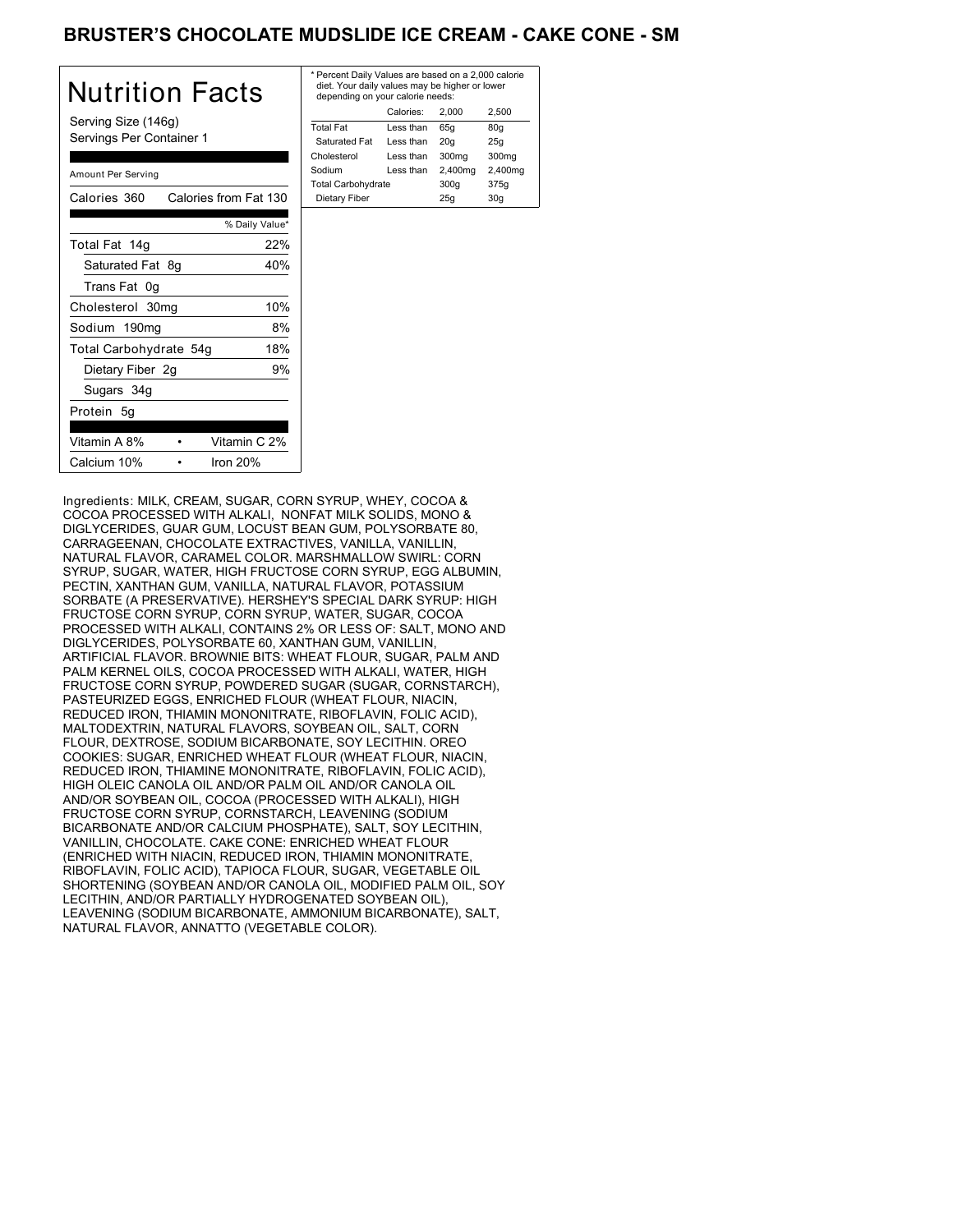# BRUSTER'S CHOCOLATE MUDSLIDE ICE CREAM - CAKE CONE - REG

| Nutrition Facts                                 | * Pe<br>die<br>de |
|-------------------------------------------------|-------------------|
| Serving Size (216g)<br>Servings Per Container 1 | Tota<br>Sa<br>Chc |
| Amount Per Serving                              | Sod<br>Tota       |
| Calories from Fat 190<br>Calories 530           | D <sub>i</sub>    |
| % Daily Value*                                  |                   |
| Total Fat 21g<br>33%                            |                   |
| 60%<br>Saturated Fat 12g                        |                   |
| Trans Fat 0g                                    |                   |
| 16%<br>Cholesterol 45mg                         |                   |
| 12%<br>Sodium 290mg                             |                   |
| Total Carbohydrate 78g<br>26%                   |                   |
| 13%<br>Dietary Fiber 3g                         |                   |
| Sugars 51g                                      |                   |
| Protein 7g                                      |                   |
| Vitamin C 4%<br>Vitamin A 15%                   |                   |
| Calcium 15%<br>Iron 30%                         |                   |

| * Percent Daily Values are based on a 2,000 calorie<br>diet. Your daily values may be higher or lower<br>depending on your calorie needs: |           |         |         |  |
|-------------------------------------------------------------------------------------------------------------------------------------------|-----------|---------|---------|--|
| Calories:<br>2.500<br>2.000                                                                                                               |           |         |         |  |
| <b>Total Fat</b>                                                                                                                          | Less than | 65q     | 80q     |  |
| Saturated Fat                                                                                                                             | Less than | 20q     | 25q     |  |
| Cholesterol                                                                                                                               | Less than | 300mg   | 300mg   |  |
| Sodium                                                                                                                                    | Less than | 2,400mg | 2,400mg |  |
| <b>Total Carbohydrate</b>                                                                                                                 |           | 300q    | 375g    |  |
| Dietary Fiber<br>25q<br>30q                                                                                                               |           |         |         |  |
|                                                                                                                                           |           |         |         |  |

Ingredients: MILK, CREAM, SUGAR, CORN SYRUP, WHEY, COCOA & COCOA PROCESSED WITH ALKALI, NONFAT MILK SOLIDS, MONO & DIGLYCERIDES, GUAR GUM, LOCUST BEAN GUM, POLYSORBATE 80, CARRAGEENAN, CHOCOLATE EXTRACTIVES, VANILLA, VANILLIN, NATURAL FLAVOR, CARAMEL COLOR. MARSHMALLOW SWIRL: CORN SYRUP, SUGAR, WATER, HIGH FRUCTOSE CORN SYRUP, EGG ALBUMIN, PECTIN, XANTHAN GUM, VANILLA, NATURAL FLAVOR, POTASSIUM SORBATE (A PRESERVATIVE). HERSHEY'S SPECIAL DARK SYRUP: HIGH FRUCTOSE CORN SYRUP, CORN SYRUP, WATER, SUGAR, COCOA PROCESSED WITH ALKALI, CONTAINS 2% OR LESS OF: SALT, MONO AND DIGLYCERIDES, POLYSORBATE 60, XANTHAN GUM, VANILLIN, ARTIFICIAL FLAVOR. BROWNIE BITS: WHEAT FLOUR, SUGAR, PALM AND PALM KERNEL OILS, COCOA PROCESSED WITH ALKALI, WATER, HIGH FRUCTOSE CORN SYRUP, POWDERED SUGAR (SUGAR, CORNSTARCH), PASTEURIZED EGGS, ENRICHED FLOUR (WHEAT FLOUR, NIACIN, REDUCED IRON, THIAMIN MONONITRATE, RIBOFLAVIN, FOLIC ACID), MALTODEXTRIN, NATURAL FLAVORS, SOYBEAN OIL, SALT, CORN FLOUR, DEXTROSE, SODIUM BICARBONATE, SOY LECITHIN. OREO COOKIES: SUGAR, ENRICHED WHEAT FLOUR (WHEAT FLOUR, NIACIN, REDUCED IRON, THIAMINE MONONITRATE, RIBOFLAVIN, FOLIC ACID), HIGH OLEIC CANOLA OIL AND/OR PALM OIL AND/OR CANOLA OIL AND/OR SOYBEAN OIL, COCOA (PROCESSED WITH ALKALI), HIGH FRUCTOSE CORN SYRUP, CORNSTARCH, LEAVENING (SODIUM BICARBONATE AND/OR CALCIUM PHOSPHATE), SALT, SOY LECITHIN, VANILLIN, CHOCOLATE. CAKE CONE: ENRICHED WHEAT FLOUR (ENRICHED WITH NIACIN, REDUCED IRON, THIAMIN MONONITRATE, RIBOFLAVIN, FOLIC ACID), TAPIOCA FLOUR, SUGAR, VEGETABLE OIL SHORTENING (SOYBEAN AND/OR CANOLA OIL, MODIFIED PALM OIL, SOY LECITHIN, AND/OR PARTIALLY HYDROGENATED SOYBEAN OIL), LEAVENING (SODIUM BICARBONATE, AMMONIUM BICARBONATE), SALT, NATURAL FLAVOR, ANNATTO (VEGETABLE COLOR).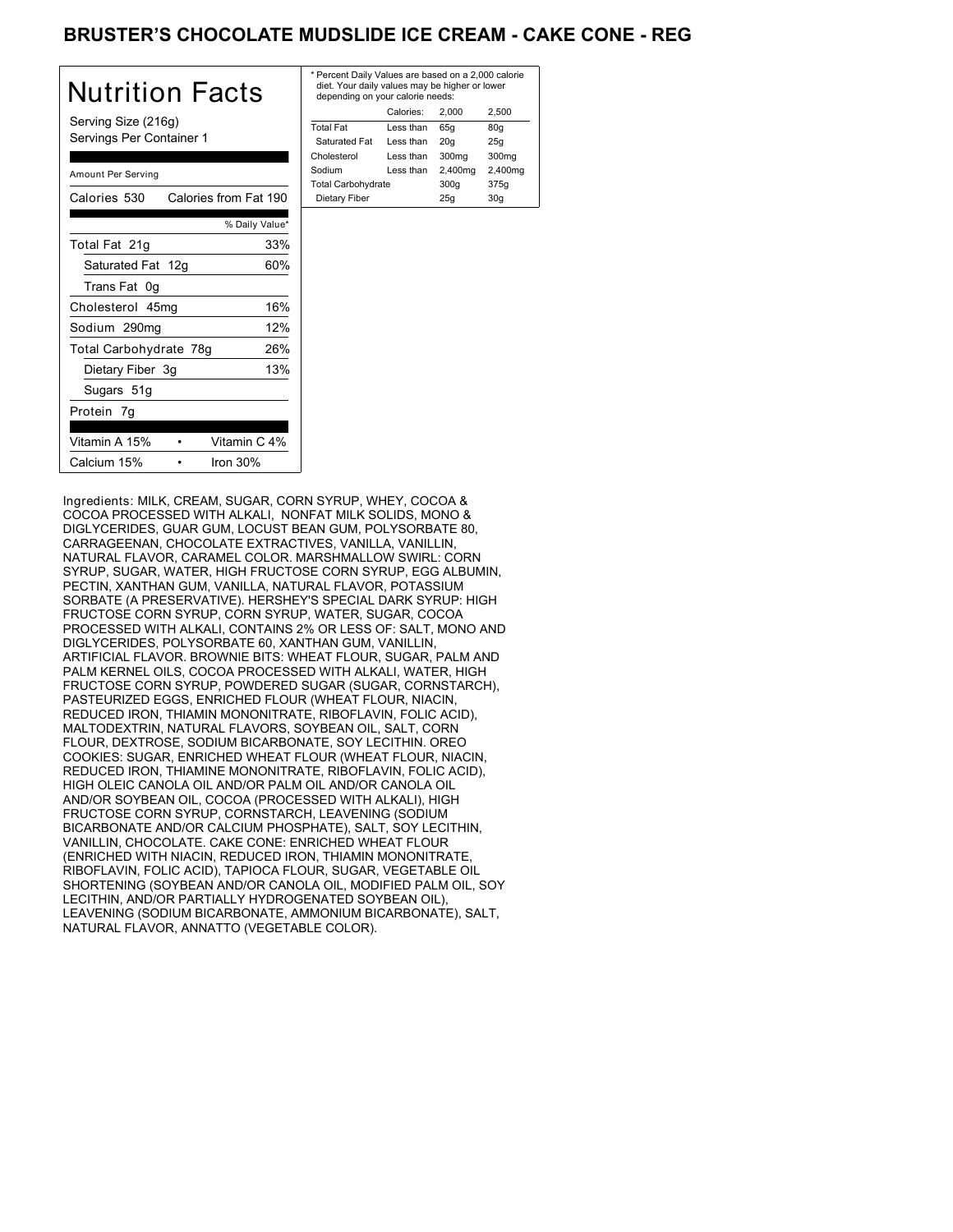# BRUSTER'S CHOCOLATE MUDSLIDE ICE CREAM - CAKE CONE - LG

| Nutrition Facts                                 | * F<br>$\epsilon$ |
|-------------------------------------------------|-------------------|
| Serving Size (286g)<br>Servings Per Container 1 | Тc<br>Ś<br>Cł     |
| Amount Per Serving                              | So<br>Тc          |
| Calories 700<br>Calories from Fat 260           | Г                 |
| % Daily Value*                                  |                   |
| 44%<br>Total Fat 28g                            |                   |
| Saturated Fat 16g<br>81%                        |                   |
| Trans Fat 0g                                    |                   |
| 21%<br>Cholesterol 65mg                         |                   |
| 16%<br>Sodium 380mg                             |                   |
| 34%<br>Total Carbohydrate 103g                  |                   |
| 17%<br>Dietary Fiber 4g                         |                   |
| Sugars 68g                                      |                   |
| Protein 9g                                      |                   |
| Vitamin C 4%<br>Vitamin A 15%                   |                   |
| Calcium 20%<br>Iron $40%$                       |                   |

| * Percent Daily Values are based on a 2,000 calorie<br>diet. Your daily values may be higher or lower<br>depending on your calorie needs: |           |         |         |
|-------------------------------------------------------------------------------------------------------------------------------------------|-----------|---------|---------|
|                                                                                                                                           | Calories: | 2.000   | 2.500   |
| <b>Total Fat</b>                                                                                                                          | Less than | 65q     | 80q     |
| Saturated Fat                                                                                                                             | Less than | 20q     | 25q     |
| Cholesterol                                                                                                                               | Less than | 300mg   | 300mg   |
| Sodium                                                                                                                                    | Less than | 2,400mg | 2,400mg |
| <b>Total Carbohydrate</b>                                                                                                                 |           | 300q    | 375g    |
| Dietary Fiber<br>30q<br>25q                                                                                                               |           |         |         |
|                                                                                                                                           |           |         |         |

Ingredients: MILK, CREAM, SUGAR, CORN SYRUP, WHEY, COCOA & COCOA PROCESSED WITH ALKALI, NONFAT MILK SOLIDS, MONO & DIGLYCERIDES, GUAR GUM, LOCUST BEAN GUM, POLYSORBATE 80, CARRAGEENAN, CHOCOLATE EXTRACTIVES, VANILLA, VANILLIN, NATURAL FLAVOR, CARAMEL COLOR. MARSHMALLOW SWIRL: CORN SYRUP, SUGAR, WATER, HIGH FRUCTOSE CORN SYRUP, EGG ALBUMIN, PECTIN, XANTHAN GUM, VANILLA, NATURAL FLAVOR, POTASSIUM SORBATE (A PRESERVATIVE). HERSHEY'S SPECIAL DARK SYRUP: HIGH FRUCTOSE CORN SYRUP, CORN SYRUP, WATER, SUGAR, COCOA PROCESSED WITH ALKALI, CONTAINS 2% OR LESS OF: SALT, MONO AND DIGLYCERIDES, POLYSORBATE 60, XANTHAN GUM, VANILLIN, ARTIFICIAL FLAVOR. BROWNIE BITS: WHEAT FLOUR, SUGAR, PALM AND PALM KERNEL OILS, COCOA PROCESSED WITH ALKALI, WATER, HIGH FRUCTOSE CORN SYRUP, POWDERED SUGAR (SUGAR, CORNSTARCH), PASTEURIZED EGGS, ENRICHED FLOUR (WHEAT FLOUR, NIACIN, REDUCED IRON, THIAMIN MONONITRATE, RIBOFLAVIN, FOLIC ACID), MALTODEXTRIN, NATURAL FLAVORS, SOYBEAN OIL, SALT, CORN FLOUR, DEXTROSE, SODIUM BICARBONATE, SOY LECITHIN. OREO COOKIES: SUGAR, ENRICHED WHEAT FLOUR (WHEAT FLOUR, NIACIN, REDUCED IRON, THIAMINE MONONITRATE, RIBOFLAVIN, FOLIC ACID), HIGH OLEIC CANOLA OIL AND/OR PALM OIL AND/OR CANOLA OIL AND/OR SOYBEAN OIL, COCOA (PROCESSED WITH ALKALI), HIGH FRUCTOSE CORN SYRUP, CORNSTARCH, LEAVENING (SODIUM BICARBONATE AND/OR CALCIUM PHOSPHATE), SALT, SOY LECITHIN, VANILLIN, CHOCOLATE. CAKE CONE: ENRICHED WHEAT FLOUR (ENRICHED WITH NIACIN, REDUCED IRON, THIAMIN MONONITRATE, RIBOFLAVIN, FOLIC ACID), TAPIOCA FLOUR, SUGAR, VEGETABLE OIL SHORTENING (SOYBEAN AND/OR CANOLA OIL, MODIFIED PALM OIL, SOY LECITHIN, AND/OR PARTIALLY HYDROGENATED SOYBEAN OIL), LEAVENING (SODIUM BICARBONATE, AMMONIUM BICARBONATE), SALT, NATURAL FLAVOR, ANNATTO (VEGETABLE COLOR).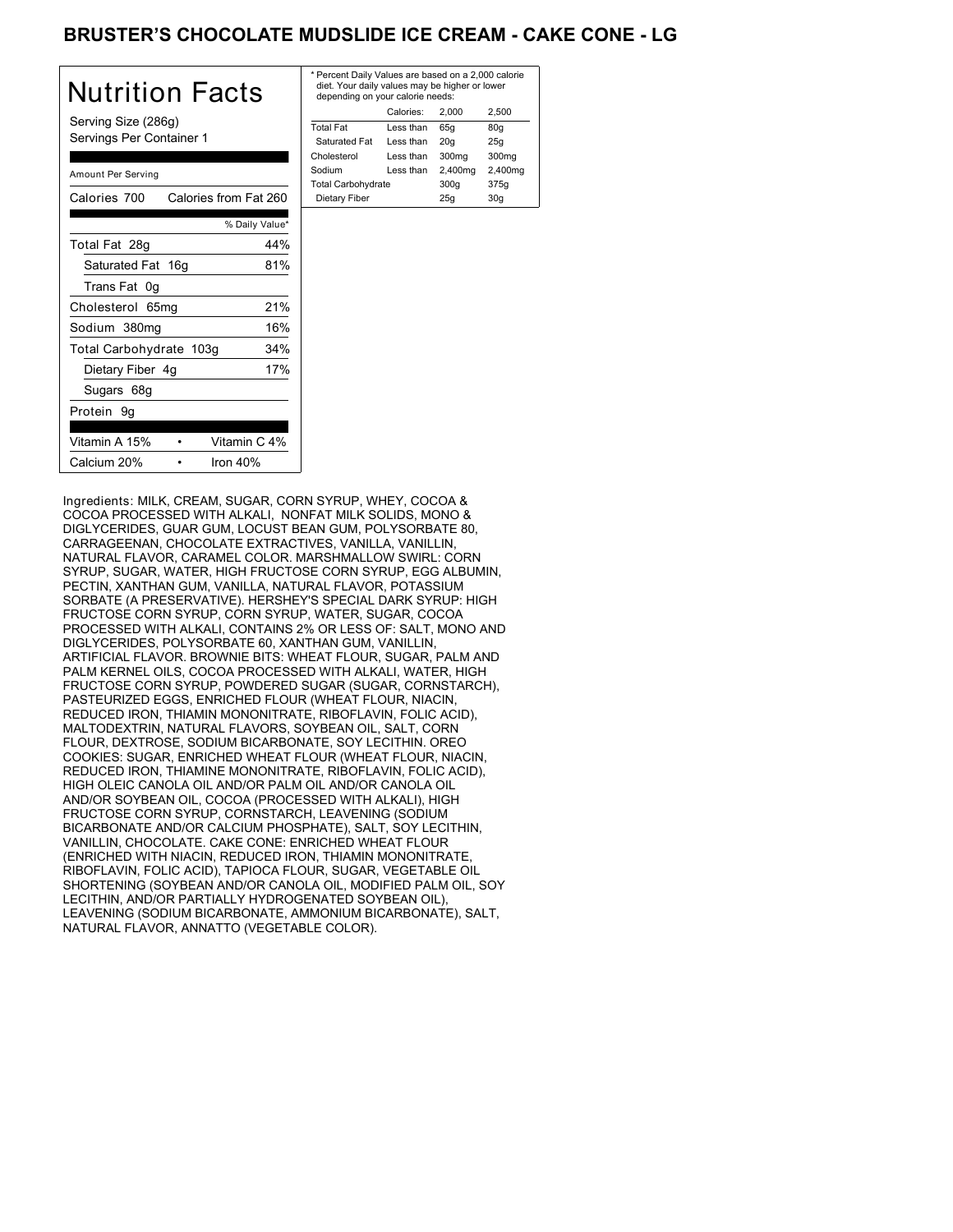## BRUSTER'S CHOCOLATE MUDSLIDE ICE CREAM - WAFFLE CONE - SM

| Nutrition Facts                                 | * Pe<br>die<br>der |
|-------------------------------------------------|--------------------|
| Serving Size (170g)<br>Servings Per Container 1 | Tota<br>Sat<br>Cho |
| Amount Per Serving                              | Sodi<br>Tota       |
| Calories from Fat 160<br>Calories 470           | Die                |
| % Daily Value*                                  |                    |
| 27%<br>Total Fat 17g                            |                    |
| Saturated Fat 9g<br>44%                         |                    |
| Trans Fat 0g                                    |                    |
| 13%<br>Cholesterol 40mg                         |                    |
| Sodium 180mg<br>8%                              |                    |
| Total Carbohydrate 72g<br>24%                   |                    |
| 9%<br>Dietary Fiber 2g                          |                    |
| Sugars 44g                                      |                    |
| Protein 6g                                      |                    |
| Vitamin A 8%<br>Vitamin C 2%                    |                    |
| Iron $25%$<br>Calcium 10%                       |                    |

| * Percent Daily Values are based on a 2,000 calorie<br>diet. Your daily values may be higher or lower<br>depending on your calorie needs: |           |         |         |
|-------------------------------------------------------------------------------------------------------------------------------------------|-----------|---------|---------|
|                                                                                                                                           | Calories: | 2.000   | 2.500   |
| <b>Total Fat</b>                                                                                                                          | Less than | 65q     | 80q     |
| Saturated Fat                                                                                                                             | Less than | 20q     | 25q     |
| Cholesterol                                                                                                                               | Less than | 300mg   | 300mg   |
| Sodium                                                                                                                                    | Less than | 2,400mg | 2,400mg |
| <b>Total Carbohydrate</b>                                                                                                                 |           | 300q    | 375g    |
| Dietary Fiber<br>25q<br>30q                                                                                                               |           |         |         |
|                                                                                                                                           |           |         |         |

Ingredients: MILK, CREAM, SUGAR, CORN SYRUP, WHEY, COCOA & COCOA PROCESSED WITH ALKALI, NONFAT MILK SOLIDS, MONO & DIGLYCERIDES, GUAR GUM, LOCUST BEAN GUM, POLYSORBATE 80, CARRAGEENAN, CHOCOLATE EXTRACTIVES, VANILLA, VANILLIN, NATURAL FLAVOR, CARAMEL COLOR. MARSHMALLOW SWIRL: CORN SYRUP, SUGAR, WATER, HIGH FRUCTOSE CORN SYRUP, EGG ALBUMIN, PECTIN, XANTHAN GUM, VANILLA, NATURAL FLAVOR, POTASSIUM SORBATE (A PRESERVATIVE). HERSHEY'S SPECIAL DARK SYRUP: HIGH FRUCTOSE CORN SYRUP, CORN SYRUP, WATER, SUGAR, COCOA PROCESSED WITH ALKALI, CONTAINS 2% OR LESS OF: SALT, MONO AND DIGLYCERIDES, POLYSORBATE 60, XANTHAN GUM, VANILLIN, ARTIFICIAL FLAVOR. BROWNIE BITS: WHEAT FLOUR, SUGAR, PALM AND PALM KERNEL OILS, COCOA PROCESSED WITH ALKALI, WATER, HIGH FRUCTOSE CORN SYRUP, POWDERED SUGAR (SUGAR, CORNSTARCH), PASTEURIZED EGGS, ENRICHED FLOUR (WHEAT FLOUR, NIACIN, REDUCED IRON, THIAMIN MONONITRATE, RIBOFLAVIN, FOLIC ACID), MALTODEXTRIN, NATURAL FLAVORS, SOYBEAN OIL, SALT, CORN FLOUR, DEXTROSE, SODIUM BICARBONATE, SOY LECITHIN. OREO COOKIES: SUGAR, ENRICHED WHEAT FLOUR (WHEAT FLOUR, NIACIN, REDUCED IRON, THIAMINE MONONITRATE, RIBOFLAVIN, FOLIC ACID), HIGH OLEIC CANOLA OIL AND/OR PALM OIL AND/OR CANOLA OIL AND/OR SOYBEAN OIL, COCOA (PROCESSED WITH ALKALI), HIGH FRUCTOSE CORN SYRUP, CORNSTARCH, LEAVENING (SODIUM BICARBONATE AND/OR CALCIUM PHOSPHATE), SALT, SOY LECITHIN, VANILLIN, CHOCOLATE. WAFFLE CONE: ENRICHED BLEACHED WHEAT FLOUR (ENRICHED WITH NIACIN, REDUCED IRON, THIAMIN MONONITRATE, RIBOFLAVIN, FOLIC ACID), SUGAR, VEGETABLE SHORTENING (PARTIALLY HYDROGENATED SOYBEAN AND COTTONSEED OILS), WHOLE EGG, ARTIFICIAL FLAVOR (INCLUDING MALTODEXTRIN, MODIFIED CORNSTARCH, BUTTER, BUTTERMILK), DEXTROSE, SOY LECITHIN, ARTIFICIAL VANILLA FLAVOR.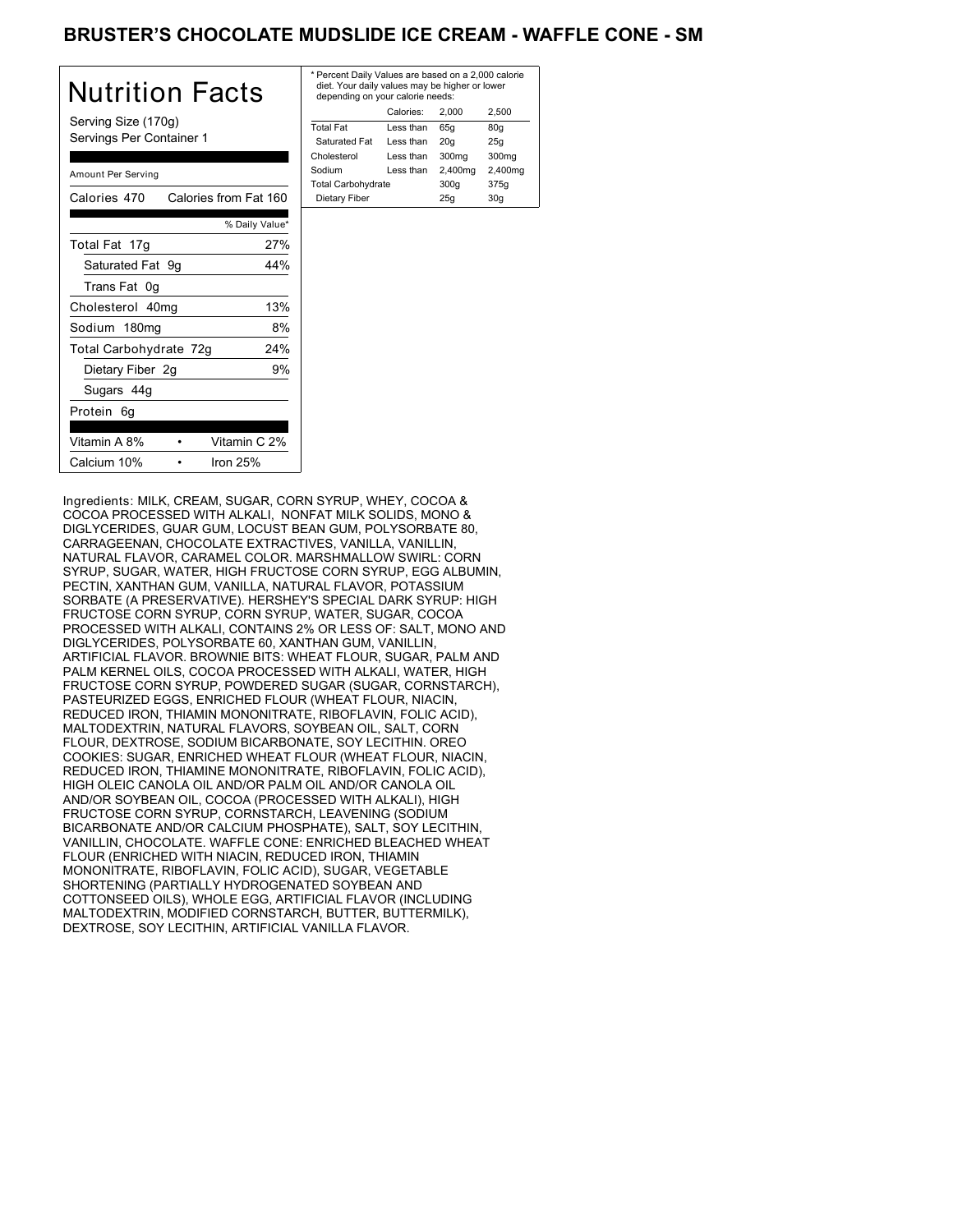## BRUSTER'S CHOCOLATE MUDSLIDE ICE CREAM - WAFFLE CONE - REG

| <b>Nutrition Facts</b>                          | $*$ Pe<br>die<br>de |
|-------------------------------------------------|---------------------|
| Serving Size (240g)<br>Servings Per Container 1 | Tota<br>Sa<br>Cho   |
| Amount Per Serving                              | Soc<br>Tota         |
| Calories 640<br>Calories from Fat 220           | Di                  |
| % Daily Value*                                  |                     |
| 37%<br>Total Fat 24g                            |                     |
| Saturated Fat 13g<br>64%                        |                     |
| Trans Fat 0g                                    |                     |
| 18%<br>Cholesterol 55mg                         |                     |
| 11%<br>Sodium 280mg                             |                     |
| Total Carbohydrate 96g<br>32%                   |                     |
| 13%<br>Dietary Fiber 3g                         |                     |
| Sugars 61g                                      |                     |
| Protein 8q                                      |                     |
| Vitamin C 4%<br>Vitamin A 15%                   |                     |
| Iron $35%$<br>Calcium 15%                       |                     |

| * Percent Daily Values are based on a 2,000 calorie<br>diet. Your daily values may be higher or lower<br>depending on your calorie needs: |         |         |  |  |
|-------------------------------------------------------------------------------------------------------------------------------------------|---------|---------|--|--|
| Calories:<br>2.500<br>2.000                                                                                                               |         |         |  |  |
| Less than                                                                                                                                 | 65q     | 80q     |  |  |
| Less than                                                                                                                                 | 20q     | 25q     |  |  |
| Less than                                                                                                                                 | 300mg   | 300mg   |  |  |
| Less than                                                                                                                                 | 2,400mg | 2,400mg |  |  |
| <b>Total Carbohydrate</b>                                                                                                                 |         | 375g    |  |  |
| Dietary Fiber<br>25q<br>30q                                                                                                               |         |         |  |  |
|                                                                                                                                           |         | 300q    |  |  |

Ingredients: MILK, CREAM, SUGAR, CORN SYRUP, WHEY, COCOA & COCOA PROCESSED WITH ALKALI, NONFAT MILK SOLIDS, MONO & DIGLYCERIDES, GUAR GUM, LOCUST BEAN GUM, POLYSORBATE 80, CARRAGEENAN, CHOCOLATE EXTRACTIVES, VANILLA, VANILLIN, NATURAL FLAVOR, CARAMEL COLOR. MARSHMALLOW SWIRL: CORN SYRUP, SUGAR, WATER, HIGH FRUCTOSE CORN SYRUP, EGG ALBUMIN, PECTIN, XANTHAN GUM, VANILLA, NATURAL FLAVOR, POTASSIUM SORBATE (A PRESERVATIVE). HERSHEY'S SPECIAL DARK SYRUP: HIGH FRUCTOSE CORN SYRUP, CORN SYRUP, WATER, SUGAR, COCOA PROCESSED WITH ALKALI, CONTAINS 2% OR LESS OF: SALT, MONO AND DIGLYCERIDES, POLYSORBATE 60, XANTHAN GUM, VANILLIN, ARTIFICIAL FLAVOR. BROWNIE BITS: WHEAT FLOUR, SUGAR, PALM AND PALM KERNEL OILS, COCOA PROCESSED WITH ALKALI, WATER, HIGH FRUCTOSE CORN SYRUP, POWDERED SUGAR (SUGAR, CORNSTARCH), PASTEURIZED EGGS, ENRICHED FLOUR (WHEAT FLOUR, NIACIN, REDUCED IRON, THIAMIN MONONITRATE, RIBOFLAVIN, FOLIC ACID), MALTODEXTRIN, NATURAL FLAVORS, SOYBEAN OIL, SALT, CORN FLOUR, DEXTROSE, SODIUM BICARBONATE, SOY LECITHIN. OREO COOKIES: SUGAR, ENRICHED WHEAT FLOUR (WHEAT FLOUR, NIACIN, REDUCED IRON, THIAMINE MONONITRATE, RIBOFLAVIN, FOLIC ACID), HIGH OLEIC CANOLA OIL AND/OR PALM OIL AND/OR CANOLA OIL AND/OR SOYBEAN OIL, COCOA (PROCESSED WITH ALKALI), HIGH FRUCTOSE CORN SYRUP, CORNSTARCH, LEAVENING (SODIUM BICARBONATE AND/OR CALCIUM PHOSPHATE), SALT, SOY LECITHIN, VANILLIN, CHOCOLATE. WAFFLE CONE: ENRICHED BLEACHED WHEAT FLOUR (ENRICHED WITH NIACIN, REDUCED IRON, THIAMIN MONONITRATE, RIBOFLAVIN, FOLIC ACID), SUGAR, VEGETABLE SHORTENING (PARTIALLY HYDROGENATED SOYBEAN AND COTTONSEED OILS), WHOLE EGG, ARTIFICIAL FLAVOR (INCLUDING MALTODEXTRIN, MODIFIED CORNSTARCH, BUTTER, BUTTERMILK), DEXTROSE, SOY LECITHIN, ARTIFICIAL VANILLA FLAVOR.